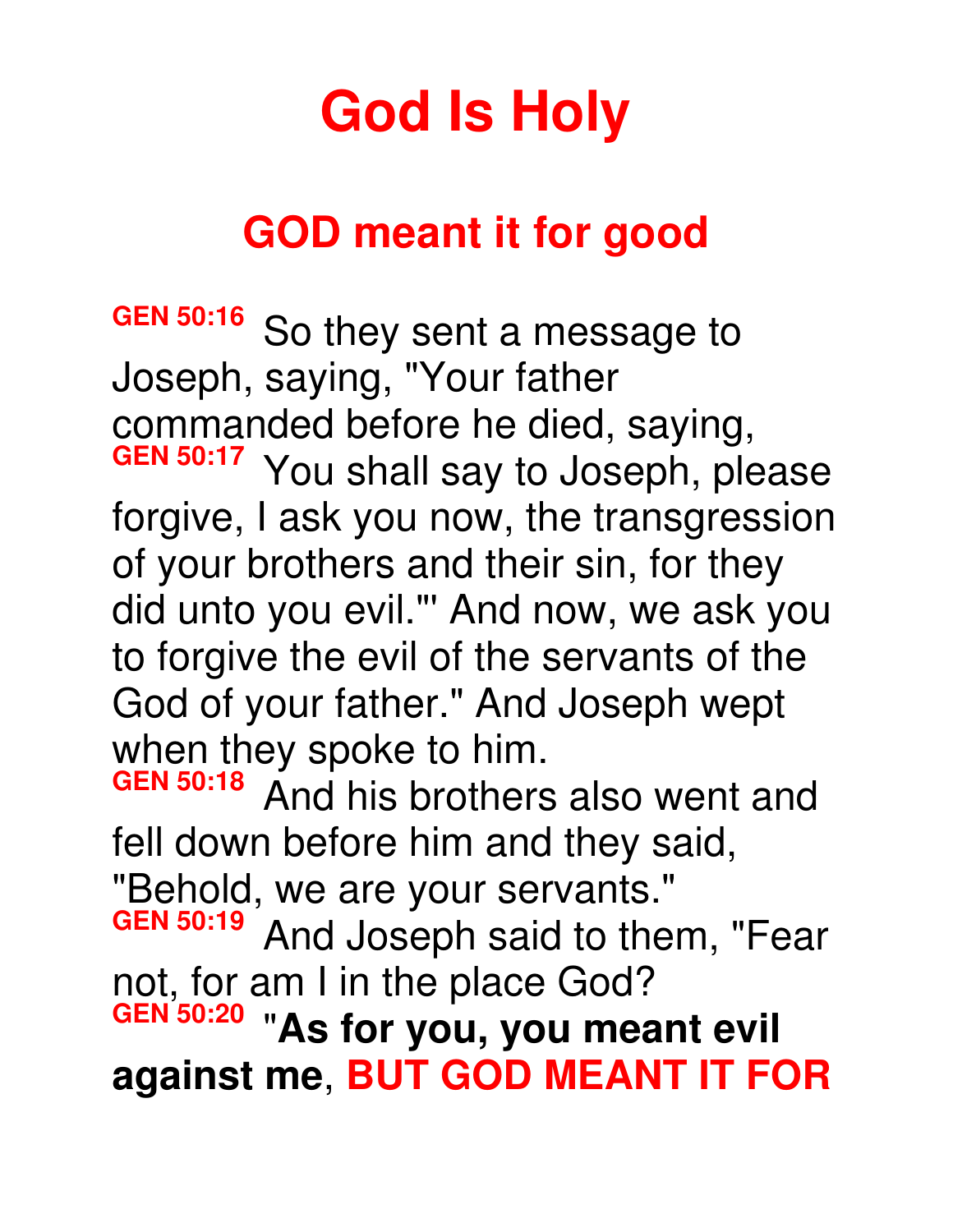**GOOD TO** bring to pass, as it is this day, to **SAVE MANY PEOPLE ALIVE. GEN 50:21** "Now therefore fear not: I will provide for you and your little ones." So he comforted them and spoke kindly to them.

## **JAMES 1:13-18**

**Jam 1:13 Let no one say when he is tempted, "I am being tempted by God"; FOR GOD CANNOT BE TEMPTED WITH EVIL, AND HE HIMSELF TEMPTS NO ONE.**<br>Jam 1:14 Dut each are in termste

But each one is tempted when he is carried away and enticed by his own perverted desire.<br>Jam 1:15 Then when not

Then when perverted desire has conceived, it gives birth to sin; and when sin is done, it brings forth death.

Do not be deceived, my beloved brethren.